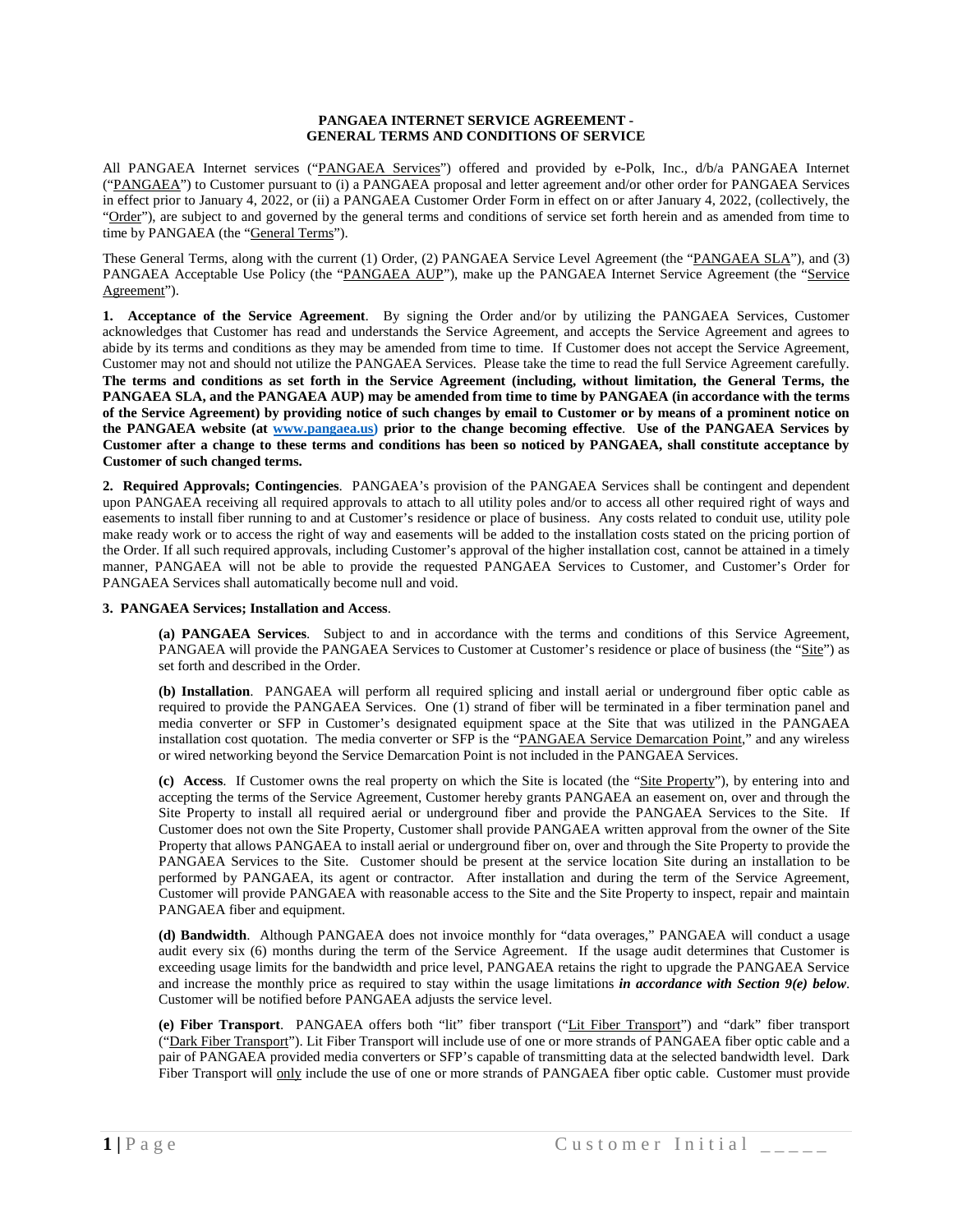Customer's own termination equipment on both ends of the Dark Fiber Transport. Customer's termination equipment must be owned, maintained and repaired by Customer.

**(f) Static IP Addresses**. PANGAEA provides one (1) static IP address with each bandwidth service offering. Additional IP addresses will be offered to Customer at PANGAEA's discretion.

**(g) Collocation**. At its sole discretion, PANGAEA will consider requests to collocate equipment in PANGAEA data centers. Collocation requests must be negotiated and addressed outside of the Service Agreement.

**(h) Exclusions; E-mail addresses**. The Service Agreement does not cover, and PANGAEA does not provide any electrical wiring, CAT 5/6 wiring, jacks, routers, switches, voice services, phones, or cameras. PANGAEA does not provide email addresses. It is Customer's responsibility to provide Customer's own domain name. Note that email addresses provided by Customer's previous internet service provider (e.g., Charter Spectrum, Windstream, Vyve/Northland, AT&T/BellSouth) may not work with PANGAEA's internet service.

**4. Ownership; PANGAEA Assets and Services.** All fiber optic cable, fiber and equipment referenced in the Service Agreement shall remain the sole and exclusive property of PANGAEA. No use of the PANGAEA network, the PANGAEA fiber, the media converters, the SFP's, or any other PANGAEA equipment, including, without limitation, any cables or equipment related thereto (the "PANGAEA Equipment"), the PANGAEA Services and/or any other PANGAEA services (collectively, the "PANGAEA Assets and Services") under the terms of the Service Agreement will create or vest in Customer any ownership right or perpetual right of use in any of the PANGAEA Assets and Services.

**5. PANGAEA Support and Maintenance**. PANGAEA will provide customer support and maintenance for the PANGAEA Assets and Services described on the Order in accordance with the standards described in the PANGAEA SLA then in effect (and found at [www.pangaea.us\)](http://www.pangaea.us/). If customer requests an on-site service call and PANGAEA determines in its sole discretion that the problem is on the Customer side of the PANGAEA Service Demarcation Point, Customer agrees to pay PANGAEA \$100 for the service call. (The PANGAEA SLA in effect as of the date of the Service Agreement is available on the PANGAEA website at [www.pangaea.us.\)](http://www.pangaea.us/)

## **6. Customer's Obligations**.

## **(a) Fees and Payments.**

**(i) Fees; Deposits**. Customer is obligated to pay the deposits, fees and monthly fees for the PANGAEA Services as set forth on the Order. Deposits must be received before installation is scheduled and will appear as an account credit on Customer's first invoice. Deposits should be paid on the PANGAEA customer portal.

**(ii) Invoicing and Payments**. PANGAEA will email Customer an invoice (reflecting the monthly service period) on the first of each month and invoiced amounts are due on the 21st day of the invoice month. (For example, charges invoiced on January 1st are due on January 21st and will cover the January 1-31 service period.) Invoice disputes must be submitted in writing to billing@e-polk.org by the 21<sup>st</sup> day of the invoice month. All undisputed amounts are due and payable, and must be received by PANGAEA by the 21<sup>st</sup> day of the invoice month or late fees will apply.

**(iii) Failure to Pay; Late Fees**. If Customer fails to pay the monthly charges within twenty-one (21) calendar days of the invoice date, PANGAEA will impose a late fee of 1.5% per month or \$10.00, whichever is greater, to the overdue balance. In addition, PANGAEA may disconnect the PANGAEA Services in the event of any past due balances. PANGAEA may also charge a service fee for all returned checks and bank card, PayPal, or charge card charge backs, and Customer agree to pay PANGAEA for such service fees.

**(b) Use of the PANGAEA Services**. As a condition of the Service Agreement, Customer agrees to use the PANGAEA Services in accordance with the terms and conditions of this Service Agreement (including, without limitation, the PANGAEA AUP) and represents and warrants that Customer will comply with all of the duties and obligations imposed on a "Subscriber" thereunder. (The PANGAEA AUP in effect as of the date of the Service Agreement is available on the PANGAEA website at [www.pangaea.us.\)](http://www.pangaea.us/) Customer understands that PANGAEA has the right to enforce these terms and conditions and the PANGAEA AUP in its sole discretion. In the event of a violation, PANGAEA may, singly or in any combination, issue a warning, suspend or terminate the PANGAEA Services, and PANGAEA has no obligation to notify Customer prior to taking any such actions. PANGAEA reserves the right, but has no obligation, to monitor compliance with and investigate violations of the Service Agreement (including, without limitation, the PANGAEA AUP), including but not limited to monitoring bandwidth, usage and publicly posted content, gathering information from Customer and other users, and examining material on PANGAEA's network. Customer agrees PANGAEA shall not be liable to Customer for any of its actions taken to enforce this Service Agreement.

**(c) Installation**. Customer is responsible for: (1) submitting to PANGAEA written approval from the owner of the Site Property (and applicable buildings) granting PANGAEA permission to install fiber optic cable on the Site and Site Property; (2) installing and utilizing a surge protector for all PANGAEA-installed PANGAEA Equipment and for any resulting PANGAEA Equipment replacement costs if a surge protector is not used; and (3) providing, installing,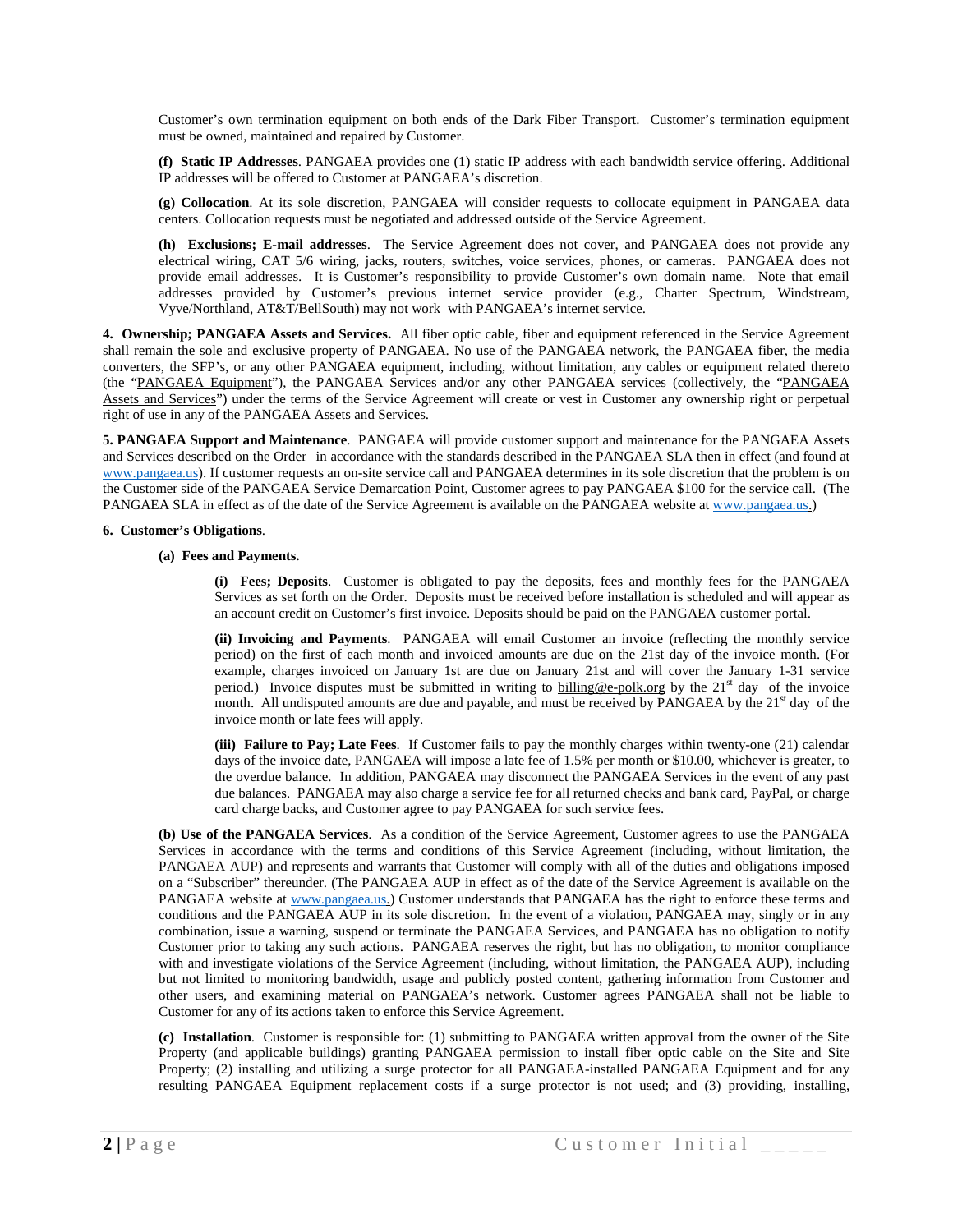maintaining, and repairing the Customer Network. (The "Customer Network" is defined as being 100% of the equipment, cabling and all other portions of the network that is located on the Customer-side of the PANGAEA Service Demarcation Point.)

**(d) Customer Information and Registration Data; Privacy**. All information that Customer provides to PANGAEA must be accurate, including name, address, credit card or debit card numbers and expiration dates, and any payment information ("Registration Data"). Customer represents and warrants that Customer's correct Registration Data is set forth on the Order. Customer is responsible for keeping all Registration Data accurate and must promptly provide any changes to PANGAEA. PANGAEA will not disclose Customer usage data or billing data without first receiving written approval from Customer.

**(e) Assignment or sharing of PANGAEA Services**. Customer may not resell, share, redistribute, sublicense or otherwise distribute the PANGAEA Services or any portion thereof to any third party without the prior written consent of PANGAEA. Customer shall not, in any capacity whatsoever, use the PANGAEA Services to participate or engage directly or indirectly in the business of providing high-speed internet services, broadband access services, "dark fiber" or "lit fiber" access, or networking services to the public, through any means whatsoever.

**(f) Advertising**. Customer grants PANGAEA the right to (1) place an advertising sign (18" x 24") on the Site for a period of thirty (30) days after installation is completed, and (2) use any Customer testimonial in PANGAEA advertising.

**(g) Return of Equipment**. Within thirty (30) calendar days after termination or expiration of this Service Agreement or disconnection of the PANGAEA Services, Customer shall return any and all PANGAEA Equipment supplied and owned by PANGAEA to PANGAEA in good and working condition to avoid additional charges. **If such PANGAEA Equipment is not returned to PANGAEA in good and working condition within thirty (30) calendar days after termination or expiration of this Service Agreement or the disconnection of the PANGAEA Services, then PANGAEA shall have the right to charge Customer \$200 for such PANGAEA Equipment and Customer agrees to pay such charge, plus any required collection costs (including, without limitation, attorney fees and court costs).**

**(h) Disclosure of Pricing**. Customer agrees to not disclose (and to keep confidential) the pricing, discount amounts and all other terms and conditions included in the Order without the express, written approval of PANGAEA.

## **7. Customer's Warranties, Representations and Indemnifications**.

**(a) Warranties and Representations**. Customer warrants and represents that: (i) if Customer is an individual, Customer is at least eighteen (18) years of age, and if Customer is a business entity, that the person executing this Service Agreement on behalf of Customer is Customer's duly authorized representative; (ii) Customer will not use the PANGAEA Services in a manner that physically or electronically interferes in any way with, or otherwise adversely affects, the PANGAEA network or the use of any of the PANGAEA Assets and Services; and (iii) Customer's use of the PANGAEA Services will be in compliance with all applicable federal, state and local laws and regulations and the terms of the PANGAEA AUP.

#### **(b) Customer Indemnifications**.

**(i) Indemnification**. Customer will indemnify and hold harmless and hereby releases PANGAEA, its affiliates, agents and contractors and each of their respective officers, directors, trustees, employees, advisers, agents and other personnel (together the "PANGAEA Indemnified Entities") from and against any Claim (as defined below) arising out of or in connection with: (i) the use of, or any provision of services involving the use of, the PANGAEA Assets and Services by Customer and/or the Customer End Users (as defined below); (ii) the negligence, gross negligence, willful misconduct of Customer and/or the Customer End Users; or (iii) the breach, default, or failure to adhere to the terms and conditions of this Service Agreement by Customer and/or the Customer End Users. A "Claim" is any liability, loss, damage, claim or cause of action of any kind or nature (including, without limitation, damage to property and injury to or death of persons), whether actual or alleged, or payment to any person in compromise or settlement, whether or not liability has been shown or can be known, and any expenses connected therewith, including, without limitation, reasonable litigation expenses and reasonable attorney fees, and expenses incurred in enforcing this indemnity provision together with interest.

**(ii) Claims by Customer End Users**. Notwithstanding anything to the contrary herein, Customer hereby releases and agrees to indemnify the PANGAEA Indemnified Entities from and against all Claims by any person or entity using (whether lawfully or not), or entitled to use the PANGAEA Assets and Services provided to Customer hereunder (a "Customer End User"), arising out of any loss or damage to the PANGAEA Assets and Services, or any inability of such Customer End User to use or receive the PANGAEA Services being provided by PANGAEA to Customer hereunder.

**(c) No Liens**. Customer will not create or suffer, and will promptly discharge at its expense, any lien, claim, right, encumbrance, security interest, or charge on any part of the PANGAEA Assets and Services (including, without limitation, the PANGAEA fiber and PANGAEA Equipment) created by Customer or claimed to have been furnished at the Customer's direction by any person other than PANGAEA and its affiliates ("Liens"). Customer shall indemnify, defend,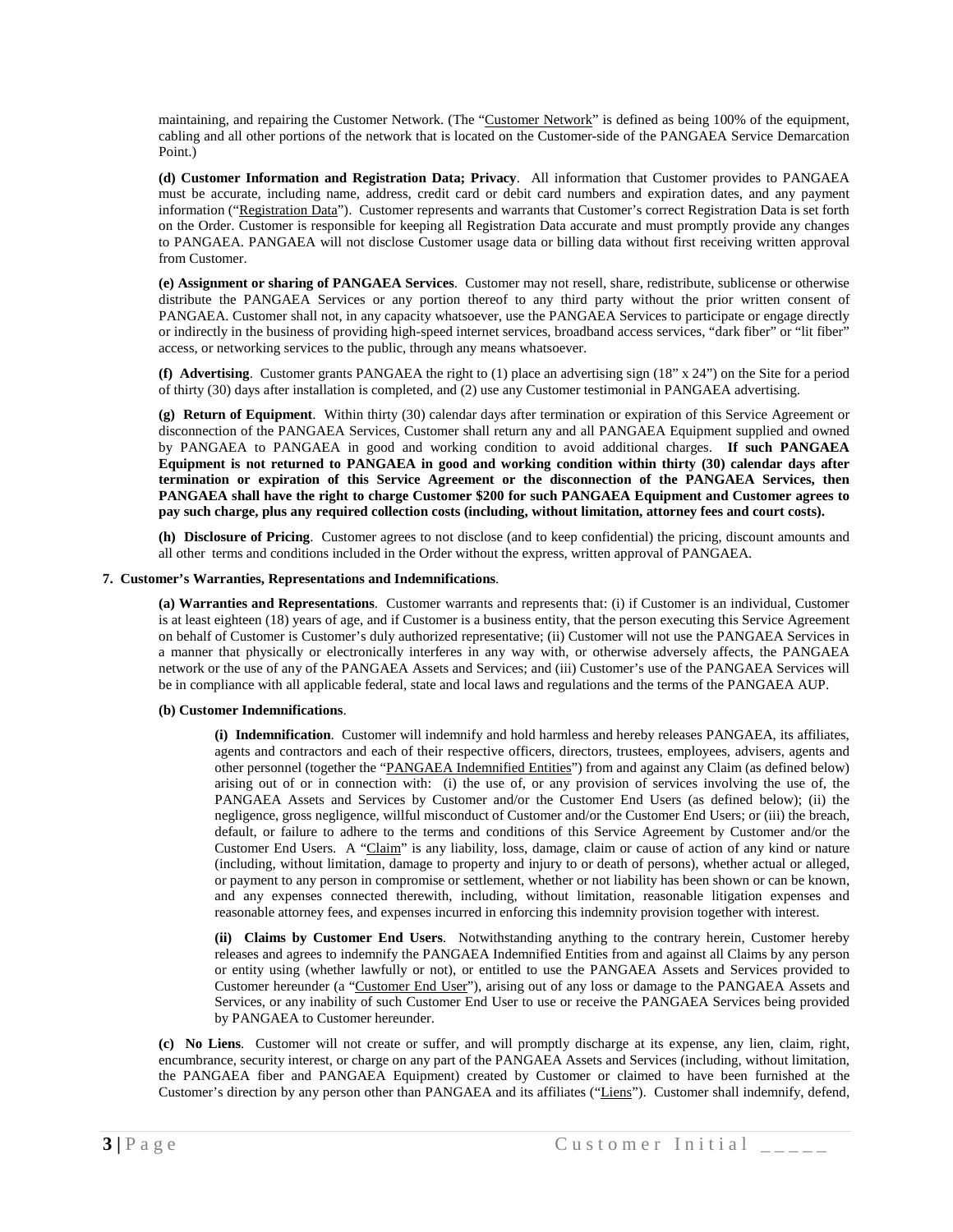and hold PANGAEA harmless from and against any and all Claims arising out of or in any way related to any Liens or otherwise arising out of the use of the PANGAEA Services by Customer hereunder.

# **8. DISCLAIMER OF WARRANTY; LIMITATIONS OF LIABILITY**.

## **(a) DISCLAIMER OF WARRANTY. PANGAEA MAKES NO WARRANTY, AND HEREBY DISCLAIMS ANY WARRANTY, EXPRESS OR IMPLIED, INCLUDING ANY WARRANTY OF MERCHANTABILITY OR FITNESS FOR A PARTICULAR PURPOSE WITH RESPECT TO THE PANGAEA ASSETS AND SERVICES PROVIDED HEREUNDER.**

**(b) LIMITATION OF LIABILITY.** PANGAEA will not be liable to Customer for any special, incidental, indirect, punitive or consequential damages or loss of use, lost revenues or lost profits, whether occasioned by any construction, reconstruction, relocation, repair or maintenance or otherwise, foreseeable or unforeseeable, arising out of the Service Agreement or the performance or non-performance thereof, even if Customer or any of its affiliates has been informed of the possibility of such damages.PANGAEA's entire liability and Customer's exclusive remedy with respect to the use of the PANGAEA Services or any breach by PANGAEA of any obligation PANGAEA may have under the Service Agreement or applicable law, shall be Customer's ability to terminate the service or to obtain the replacement or repair of any defective equipment provided by PANGAEA. In no event shall PANGAEA's liability to customer for any claim arising out of the Service Agreement exceed the recurring monthly amount paid by Customer during the preceding monthly period. This Section shall survive the termination of the Service Agreement.

**(c) Interruption of Service.** Notwithstanding anything to the contrary herein and other than with respect to the service credits provided through the PANGAEA SLA, PANGAEA will not be liable to Customer for the content of any data carried or transmitted over the PANGAEA network or the PANGAEA fiber, or from any interruption of the PANGAEA Services (including but not limited to any downtime of Customer's operations or Customer Network) or for interference with the Customer Network, incurred by Customer or any Customer End User as the result of any interruption of service or breach or partial breach of this Service Agreement.

## **9. Term and Termination; Changes in Service and Pricing**.

**(a) Term**. The term of the Service Agreement shall commence on the date monthly invoicing begins for the PANGAEA Services and shall continue for the term selected/set forth on the Order (the "Initial Term") and shall be renewed thereafter for additional one month terms (each a "Renewal Term"), provided that: (i) either party shall have the right to terminate at the end of the Initial Term, by providing written notice of termination to the other party at least thirty (30) days prior to the expiration of such Initial Term; (ii) either party shall have the right to terminate at the end of a subsequent Renewal Term, by providing written notice of termination to the other party at least thirty (30) days prior to the expiration of such subsequent Renewal Term; or (iii) PANGAEA shall have the right to terminate as provided in Section 9(b) below and as otherwise provided herein.

**(b) Termination by PANGAEA**. PANGAEA shall have the right at any time to terminate this Service Agreement and/or terminate, discontinue or suspend any of the PANGAEA Services provided hereunder if: (i) PANGAEA does not maintain or loses any regulatory, governmental or other rights or approvals required in order to provide any of the PANGAEA Services (including, without limitation, any required licenses, easements, leases, certificates, permits, pole attachment rights, equipment room rights or other rights or authority of any kind whatsoever); (ii) an act or event beyond the reasonable control of PANGAEA (including, without limitation, a Force Majeure event, as defined below), makes it impossible for PANGAEA to provide any of the PANGAEA Services; (iii) PANGAEA no longer provides the PANGAEA Services being provided under this Service Agreement in Customer's location and/or at the Site; (iv) Customer fails to pay any amount due under this Service Agreement within thirty (30) days after receiving notice from PANGAEA that such amount is delinquent; or (v) Customer breaches any other material obligation under this Service Agreement and fails to cure such breach within 30 days after PANGAEA provides Customer written notice of such breach. In such event, PANGAEA shall have no obligation, and shall not be liable for, any inability to provide the PANGAEA Services or perform its executory obligations hereunder, and PANGAEA may also pursue any other legal remedies it deems appropriate.

**(c) Termination by Customer**. Customer may downgrade, cancel or terminate the PANGAEA Services after the expiration of the Initial Term by emailing staff@e-polk.org. Cancellation will take effect as of the date on which PANGAEA schedules and completes the disconnection of the PANGAEA Services. Customer will be obligated and agrees to pay the full monthly charge for the month in which the termination became effective.

**(d) Customer's Early Termination of PANGAEA Services**. If Customer downgrades, cancels or terminates the PANGAEA Services (including, without limitation, bandwidth service) prior to the expiration of the Initial Term (and other than as provided in Section 9(c) above): (1) Customer agrees to reimburse PANGAEA the Early Termination Charge as indicated on the Order; and (2) PANGAEA will not be required to refund any portion of the monthly charge paid (or to be paid) by Customer for the month in which cancellation occurs. Customer understands and agrees that the Early Termination Charge is the amount of the Installation Discount referenced on the Order (which is equal to the amount of the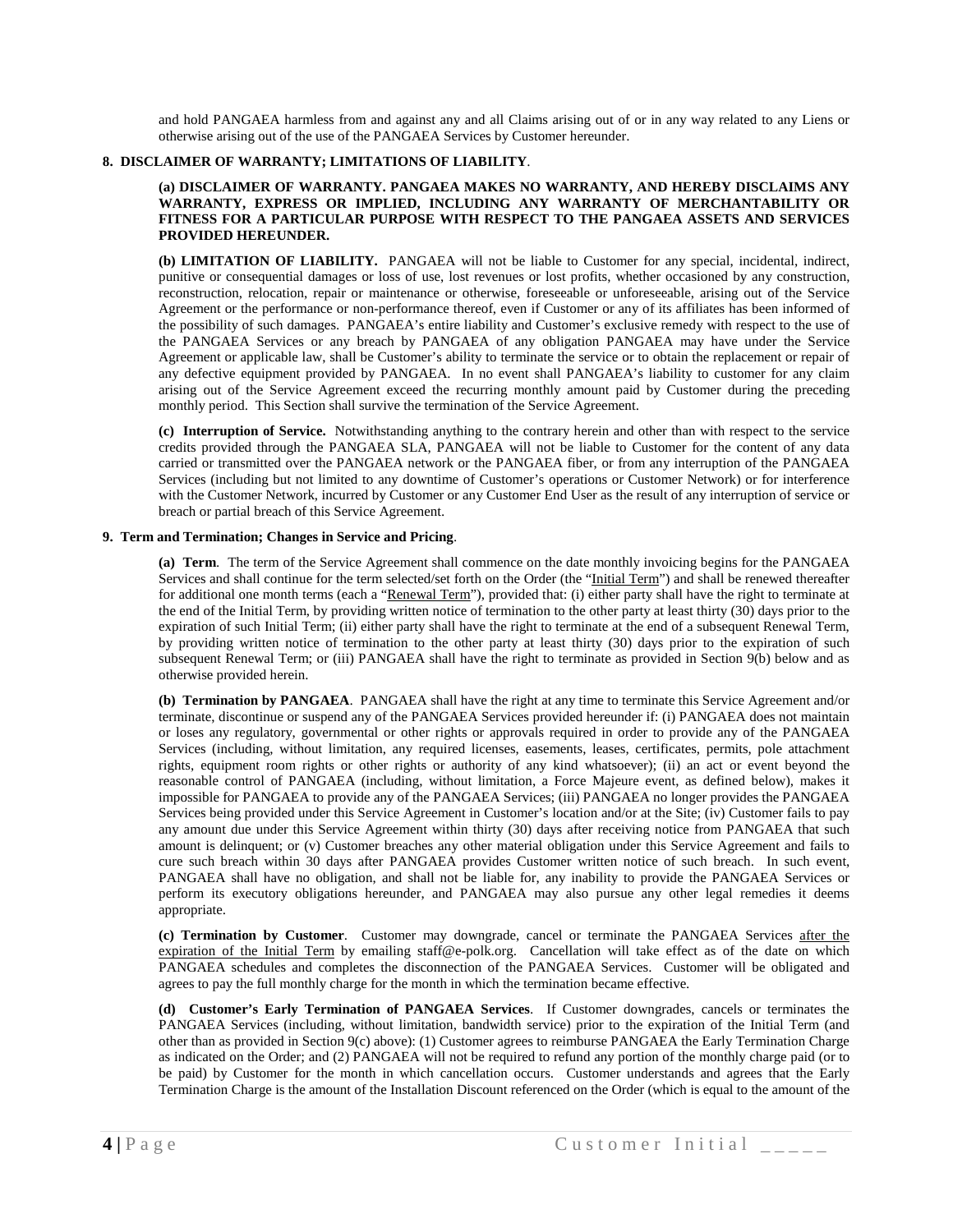installation cost that was waived by PANGAEA in return for Customer's agreement to purchase the PANGAEA Services for the full Initial Term period). Customer further acknowledges and agrees that the Early Termination Charge is a reimbursement, and that such amount represents reasonable liquidated damages and not a penalty.

**(e) Adjustments in Service and Pricing**. In addition to PANGAEA's rights of termination as provided in this Service Agreement, PANGAEA may, for any reason and at any time upon **30 days' notice** to Customer: (i) modify and/or adjust the PANGAEA Services (including, without limitation, the bandwidth service); (ii) adjust the monthly price for bandwidth service in accordance with Section 3(d) above; and (iii) following the expiration of the Initial Term, adjust the pricing for any other PANGAEA Services. PANGAEA will provide Customer with notice of any such changes via the contact information provided by Customer, and Customer's continued use of the PANGAEA Services after the effective date of any such change shall be considered Customer's acknowledgement and acceptance of such change.

**10. Customer Inquiries**. If Customer has a question or complaint regarding any aspect of the PANGAEA Services, we encourage Customer to contact our Customer Service Department at (828) 859-3072.

**11. Dispute Resolution; Governing Law; Jurisdiction**. Subject to the "Exclusions" subsection below, the parties agree to the following out-of-court alternate dispute resolution procedures to be followed in the event that a controversy or dispute arises out of or relating to this Service Agreement and the parties cannot resolve that dispute through negotiation within thirty (30) days of the date the dispute arose. Notwithstanding the foregoing, either party may at any time bring an individual action on any matter or subject in the small claims court division of the District Court for Polk County, North Carolina.

**(a) Mediation**. After thirty (30) days from the date the dispute arose, either party to the dispute may promptly submit to the other party a notice of intent to mediate. This notice shall be in writing and shall specify the issue(s) in dispute. The parties agree to jointly select a mediator. If the parties cannot agree on the choice of a mediator within 10 days from the date of the notice of intent to mediate, then, upon application by the parties, a mediator will be selected from or referred by the staff at The Mediation Center - Western North Carolina, 40 N French Broad Ave. Asheville, North Carolina. The mediator is free to caucus with the parties individually, as they see fit to improve the chances of a mediated settlement. Any confidential information revealed to the mediator by one party during such caucusing may only be disclosed to the other party with the former party's express permission. All information exchanged during this mediation shall be regarded as "without prejudice" communications for the purpose of settlement negotiations and shall be treated as confidential by the parties and their representatives, unless otherwise required by law. However, evidence that is independently admissible or discoverable shall not be rendered inadmissible or non-discoverable by virtue of its use during the mediation. Mediation shall be held in Tryon, NC or other location agreeable to both parties within fifteen (15) days of the appointment of the third party mediator or as soon thereafter as feasible. It is agreed that the mediator will neither represent nor testify on behalf of any of the parties in any subsequent legal proceeding between the parties or where they are opposed in interest. It is further agreed that the personal notes and written opinions of the mediator made in relation to this mediation are confidential and may not be used in any subsequent proceeding between the parties or where they are opposed in interest.

**(b) Arbitration**. The parties hereby mutually agree that if there are one or more disputed items that remain unresolved at the end of mediation or if either party should choose to terminate mediation, the parties will proceed with binding arbitration for any unresolved items in accordance with the provisions of the North Carolina General Statutes, Chapter 1, Civil Procedure - Article 45C, Revised Uniform Arbitration Act. If the parties can agree on a single arbiter within thirty (30) days of the initiation of arbitration, the arbitration may be conducted by a sole arbiter. If not, each party will select an area arbiter and the two selected arbiters will determine a third arbiter. Arbitration shall be held in Tryon, NC or other location agreeable to both parties within fifteen (15) days of the appointment of the third party arbiter(s) or as soon thereafter as feasible.

**(c) Fees**. The parties hereto agree that they will each be responsible for the costs of their own legal counsel, personal travel, and personal expenses. Fees and expenses of the mediator or arbiter and all administrative costs of the mediation and/or arbitration services, such as travel or the cost of a meeting room, shall be borne equally by the parties.

**(d) Exclusions**. The parties agree that the following claims or disputes shall not be subject to mediation or arbitration: (i) any individual action brought by Customer or by PANGAEA on any matter or subject that is within the jurisdiction of a court (as provided below) that is limited to adjudicating small claims; (ii) any dispute over the validity of any party's intellectual property rights; or (iii) any dispute related to or arising from allegations associated with unauthorized use or receipt of the PANGAEA Services. Notwithstanding anything to the contrary herein, either party may seek from a court (as provided below) any interim or provisional relief that may be necessary to protect the rights or property of such party pending resolution of the merits of any dispute through direct discussions, mediation or arbitration as set forth hereinabove.

**(e) Governing Law; Jurisdiction**. This Service Agreement shall be governed by the laws of the State of North Carolina without regard to its conflict of laws principles. Customer hereby consents to the exclusive jurisdiction of, and venue in, the state courts located in the Polk County, North Carolina and in the federal district court for the Western District of North Carolina with respect to any and all disputes arising out of this Service Agreement that may be litigated in court.